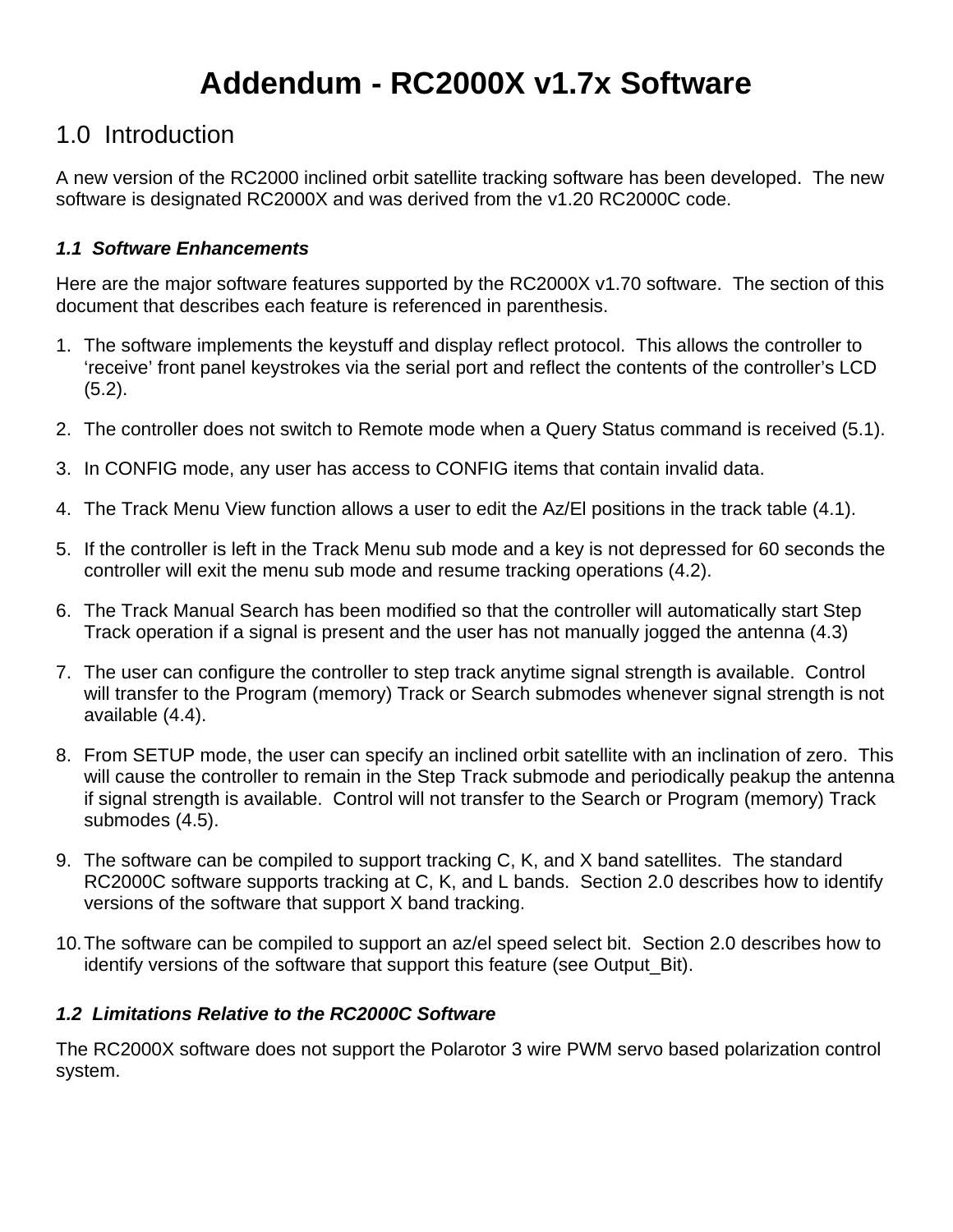# 2.0 Software Version Identification

The RC2000X software is modular. Features can be more easily enabled or disabled to support special applications.

Various versions of the RC2000X software can be identified via the software version number. A software version number consists of … Major version number, Minor version number, Sub version number, along with a suffix that identifies the features present in that software.

Here is a guide to decoding the various version numbers and suffix …

```
 +---------------> Major Version number 
    | +-------------> Minor Version number 
                   Major. Minor versions to data ..
                    | | 1.0 – original release, August, 2002 
                    1.2 - Remote Status Query does not activate Remote mode.
                    | | 1.4 – added keystuff/display reflect, track menu mods and edit 
                        track table, tracking enhancements
                   1.6 - optional support for x band operation and mod to allow
                          step track only operation
 | | 
v_1.4 0 u t - - k > 'k' indicates support for the remote serial port keystuff and
                   display reflect feature. This allows a remote user to operate
                   the controller as if they were at the controller. This gives
                   a remote user access to all controller functions. \cdot-\cdotindicates that the controller does not support this feature.
 | | | | | 
              | | | | +---> Special Software Identifier: Either a '-' or one of the 
                    following: … 'x' for C,K,X band tracking, if 'x' is not
                   present the software supports C, K, L band tracking.
 | | | | 
            | | | +-----> Output Bit: '-' for no output bit function, 'x' for the 
                    the xmit_inhibit case, 's' for the speed_bit case.
 | | | 
          | | + ------> Tach based slow speed system: '-' for no slow speed 
                   PWM, 't'for PWM support.
 | | 
        | +---------> Sat List: 'w' for west, 'e' for east, 'p' for pacific, 
                    'u' for euro, 'a' for asia, '-' compile error
 | 
        +-----------> Sub Version number: 1.4x, where 'x' equals '0' for azel, 
                     '1' for polar, '2' for el/az, '3' for DDT, '4' for the 
                    Prodelin 3.8.
```
# *2.1 EPROM Labeling and Source File Names*

The label on Eprom devices used in RC2000X controllers will contain the software version number and suffix, the date the software was compiled, as well as the checksum of the software.

An example of an Eprom source file name for RC2000X software would be '2X0U\_\_K.HEX' where '2X' indicates RC2000X, '0' is the software Sub Version number, and 'UT\_\_K' is the software suffix.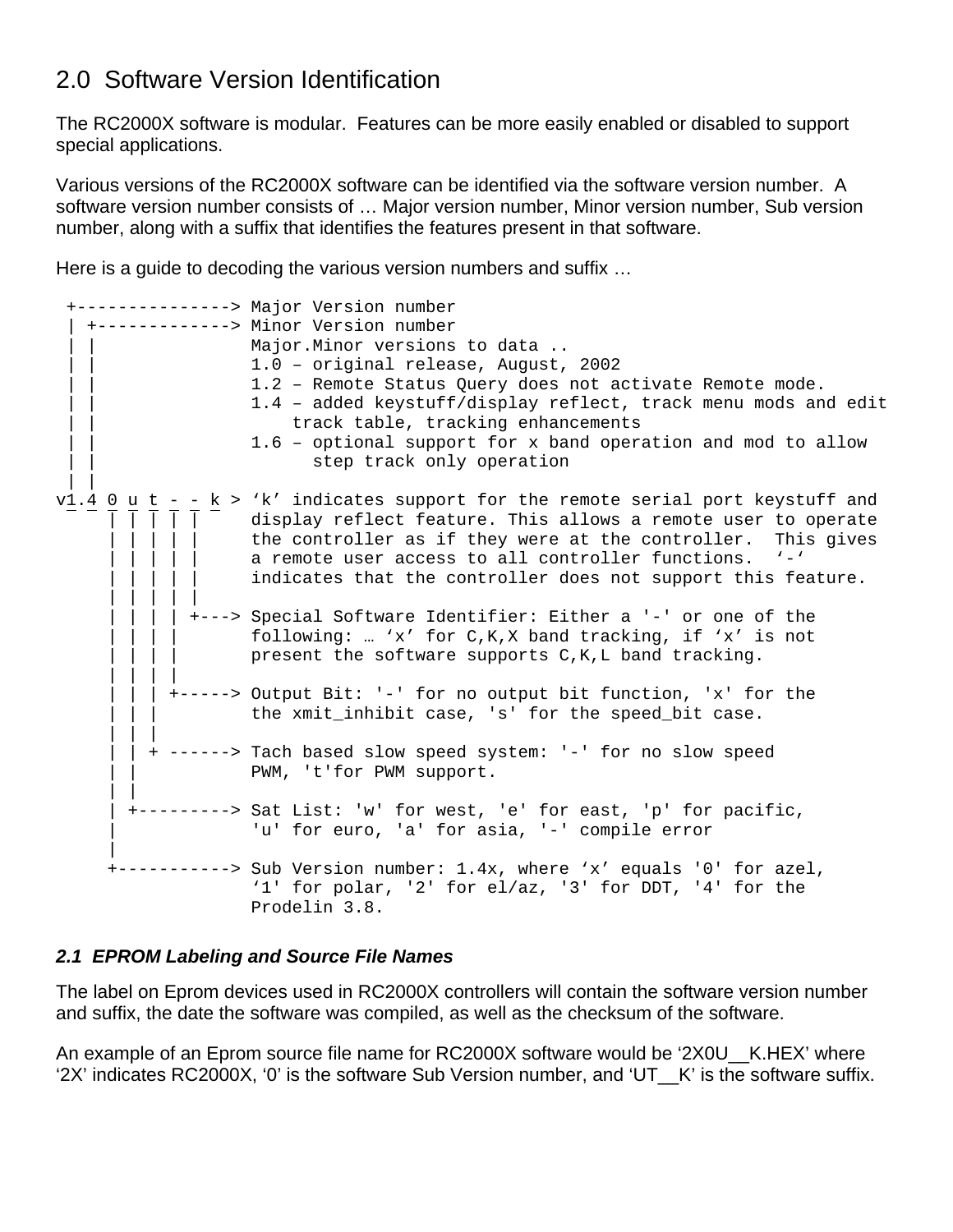# 3.0 Differences Between the RC2000X Software and the RC2000C **Documentation**

An Operator's Manual specific to the RC2000X software has not been produced. This section describes the differences between the operational characteristics of the RC2000X software and RC2000C software.

# *3.1 Polarization Control Equipment*

# RC2000C

The default polarization control scheme for the RC2000C is the Polarotor based 3 wire servo. The Polarotor is a pulse width modulated (PWM) based open loop polarization control scheme. The Polarotor rotates a wire probe in the antenna feed horn (receive only) to select antenna polarization. The controller sends a PWM waveform to the Polarotor device to control the orientation of the wire probe. Polarization control with a Polarotor is open loop - the Polarotor sends no position feedback information to the controller.

If the optional RC2KPOL daughter board is installed in the controller, the RC2000C can also interface with a rotating feed powered by a low voltage DC motor that employs a potentiometer. An installer specifies which type of polarization control scheme is present in a given system via the Rotating Feed Present CONFIG mode item. If Rotating Feed Present is set to 0 the controller assumes that a Polarotor based polarization control device is present. If Rotating Feed Present is set to 1 the controller assumes that the RC2KPOL daughter board is installed.

#### RC2000X

The RC2000X does not support a Polarotor. It only supports the RC2KPOL daughter board. The Rotating Feed Present CONFIG mode item of the RC2000C has been replaced with the Pol Control Equipment Code. The permissible values for this item are 0 for No Polarization, 1 for Single Port Motorized Feed, and 2 for Dual Port Motorized Feed.

If the Pol Control Equipment Code is set to 0, the controller assumes that the daughter board is not installed.

If the Pol Control Equipment Code is set to 1, the controller assumes that a motorized feed is present in the system and the feed cannot simultaneously receive horizontally and vertically polarized signals. When programming a satellite into the controller's memory the user is prompted to specify both horizontal and vertical polarizations. When performing an automatic move to a satellite the user is prompted to select either horizontal or vertical polarization.

If the Pol Control Equipment Code is set to 2, the controller assumes that a motorized feed is present in the system and the feed can simultaneously receive horizontally and vertically polarized signals. When programming a satellite into the controller's memory the used is prompted to specify a single polarization position. During an automatic move to a preset satellite, the user is not prompted to specify a polarization.

# *3.2 Runaway Sensing*

The RC2000 antenna controllers are designed to interface to single phase (as opposed to quadrature) pulse encoders. An azimuth or elevation runaway alarms occurs when a position pulse is accumulated by the controller when the antenna has not been commanded to move and is not in the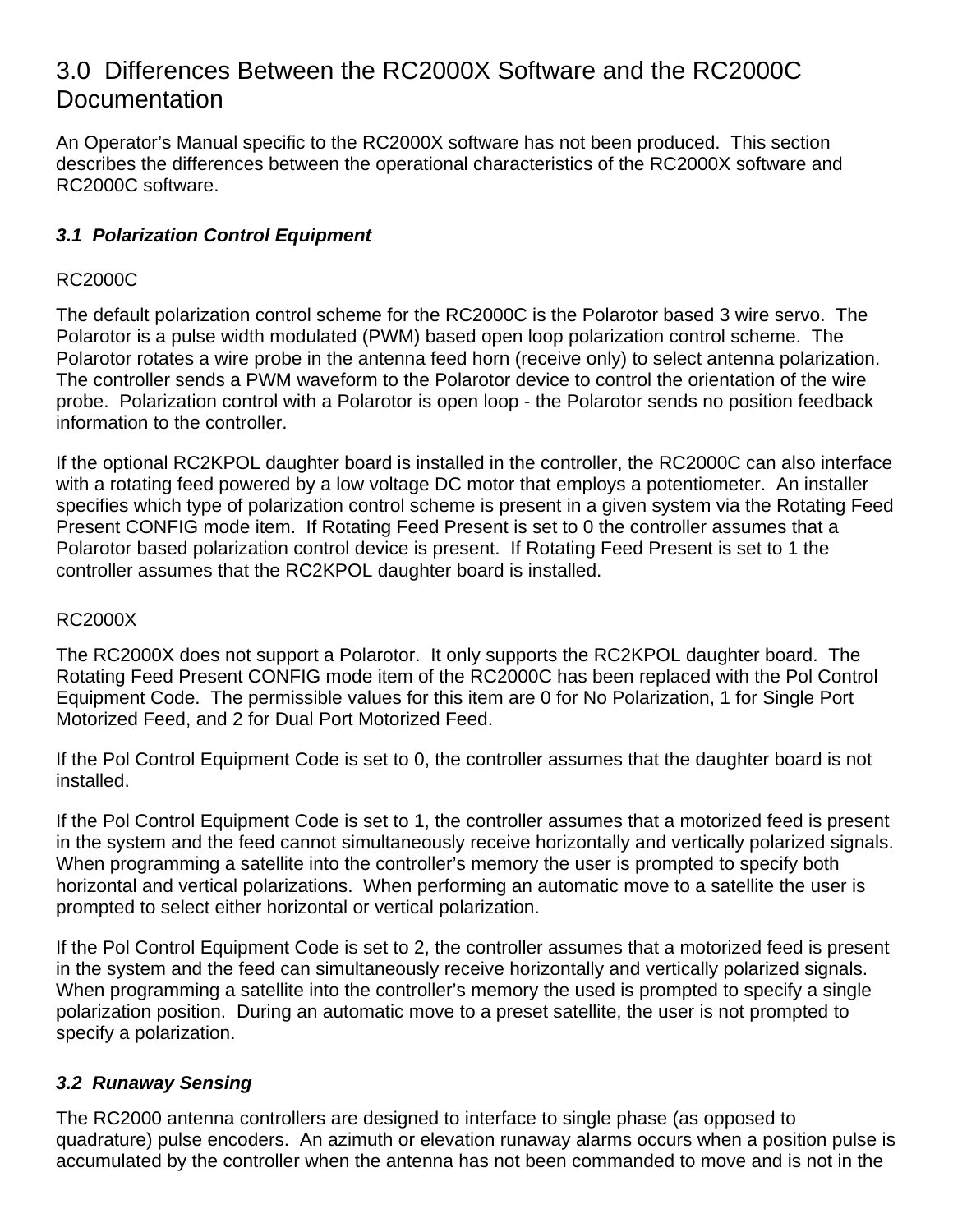coast interval immediately following Az or El movement. The RC2000 has a 'back door' method to allow the user to disable runaway errors via the Az/El Fast Deadband CONFIG mode item.

# RC2000C

Section 7.3 – Operational Troubleshooting Tips of the RC2000C manual describes the method employed by the RC2000C to disable runaway alarms.

#### RC2000X

If the value assigned to the Az/El Fast Deadband CONFIG mode item ends in '40' the controller will only accumulate azimuth position counts when the antenna is moving about the azimuth axis or is in a coast interval immediately proceeding an azimuth move. This effectively disables the runaway alarm for the azimuth axis. Examples of Az/El Fast Deadband values that disable runaway sensing are 2040 and 940.

If the value assigned to the Az/El Fast Deadband CONFIG mode item ends in '41' through '49' the azimuth runaway count threshold will be assigned a value of 1 through 9, respectively. The azimuth runaway count threshold is defined as the number of runaway counts which must be exceeded before an azimuth runaway alarm is triggered. For example, if the Az/El Fast Deadband CONFIG mode item has a value of 1845 six runaway position counts must be accumulated before an azimuth runaway alarm is triggered.

Runaway Sensing for the Prodelin 3.8 Meter Antenna

Special versions of the RC2000C (and 'X) software were created for the Prodelin 3.8 meter antenna. RC2000C and 'X software version numbers that end in '4' indicate that the software was customized for use with the Prodelin 3.8 meter antenna. For example, RC2000C version 1.34 is optimized for use with the Prodelin 3.8 meter antenna.

In both the RC2000C and RC2000X software, for the Prodelin 3.8 meter antenna, the azimuth and elevation runaway thresholds are fixed at a value of 4 and they cannot be changed via the Az/El Fast Deadband CONFIG mode item.

# *3.3 Access to CONFIG Mode Items*

For the RC2000C, user access to certain CONFIG mode items is dependent on the state of the Expert Access Flag and the values of other CONFIG mode items. With the RC2000C, if a CONFIG Mode item contains invalid data the user might have to enable Expert Access or adjust the values of other CONFIG Mode items to access the CONFIG mode item that contains invalid data. For the RC2000X, any user has access to any CONFIG Mode item that contains invalid data.

# *3.4 Speed Select Output Bit*

Starting with version 1.7x of the RC2000X software, the software can be compiled to support a speed select bit. See section 2.0 (Output Bit) to identify software versions that support the speed select bit. The speed select output bit is at RC2000 connector J1-10 labeled PULSE.

For az/el fast speed, 5.7 volts will be present on this output. The output impedence is 570 ohms. For az/el slow speed, the 'output' bit is pulled to ground via a 100 ohm resistor. This output is compatible with the PULSE input (J3-2) of the FB-2KINT circuit board used in the Research Concepts 2K90INT-1 and 2K90INT-2 90 volt DC antenna interface units.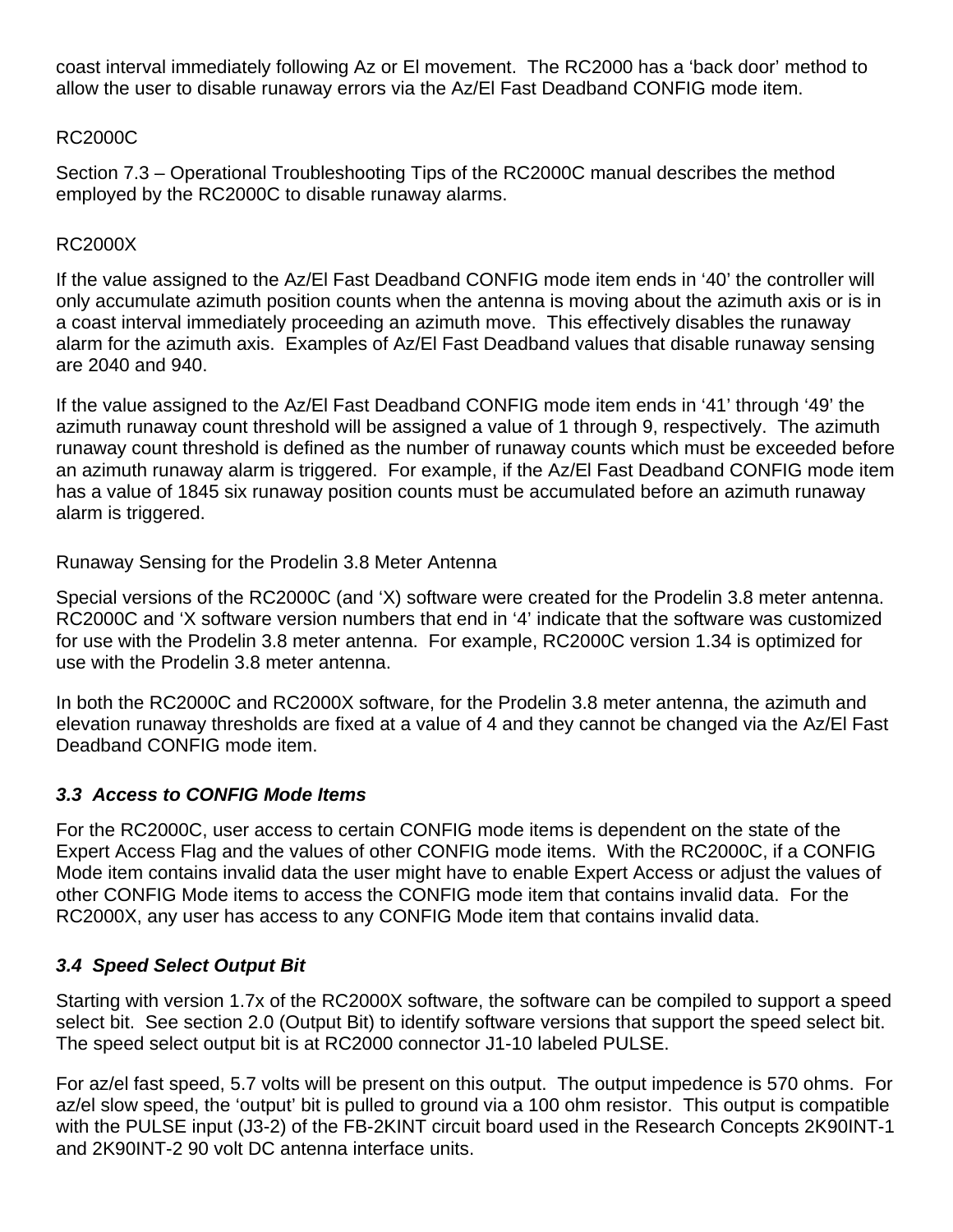The voltage applied to the output terminal should not exceed 6 volts.

The RC2000X can be configured to support simultaneous az/el movement via the CONFIG mode Simultaneous Az/El Enable item. When enabled, simultaneous az/el movement will occur during automatic moves at fast speed. When making an automatic move to a target position with simultaneous az/el movement enabled, if the azimuth and elevation separation between the starting position and target position is greater than Az/El Fast Slow Threshold (a CONFIG mode item) position counts, azimuth and elevation movement will occur at fast speed. When either axis gets within Az/El Fast Slow Threshold of the target position, simultaneous azimuth and elevation motion will cease. The controller will next position the antenna in azimuth and then elevation.

# 4.0 RC2000X Tracking Enhancements

# *4.1 Track Table Edit*

The Track Table contains the Azimuth and Elevation positions used by the controller when Memory Track is active. With the RC2000X, the user can edit the Track Table via the Menu – View function. A track table entry that is not initialized has azimuth and elevation values of 65535.

# *4.2 Track Menu Mode Timeout*

With the RC2000X software, if the controller is left in the Track Menu sub mode and a key is not depressed for 60 seconds, the controller will exit the menu sub mode and resume tracking operations. With the RC2000C code, tracking operations cease when the Track Menu is active.

# *4.3 Manual Search*

When Track Manual Search is active, if the user has not hit a key and signal strength above threshold is detected, the controller will automatically transition to the Step Track sub mode.

On entry to Track Mode, if Track Table data is not present and auto search is disabled, the controller will perform an AutoMove to the nominal position for the satellite (the nominal position is the position stored by the user when the track was initiated via Setup Mode). This insures that if signal strength is detected it is for the correct satellite.

# *4.4 Step Track Whenever Signal Strength is Present*

If the user sets the Track Update Check Interval to 0, stay in the Step Track sub mode anytime signal strength is present. If signal strength is not available and track table data is available, the Program (or Memory) sub mode will become active. Otherwise, the Search sub-mode will activate.

The user has access to the Track Update Check Interval item via the Track Menu Modify function.

# *4.5 Periodic Peaking on GeoStationary Satellites*

In SETUP mode, the user can specify an inclined orbit satellite with zero inclination. When 'tracking' a satellite with zero inclination, the controller will stay in the Step Track sub mode, Search and Program (Memory) Track submodes will not be invoked. Peaking will occur if signal strength is present.

When an inclined orbit satellite with zero inclination is specified, the Search Retry TRAK mode '0- Menu' item is replaced with the following prompt … 'PEAK INTERVAL 0-999 MIN:'. The Peak Interval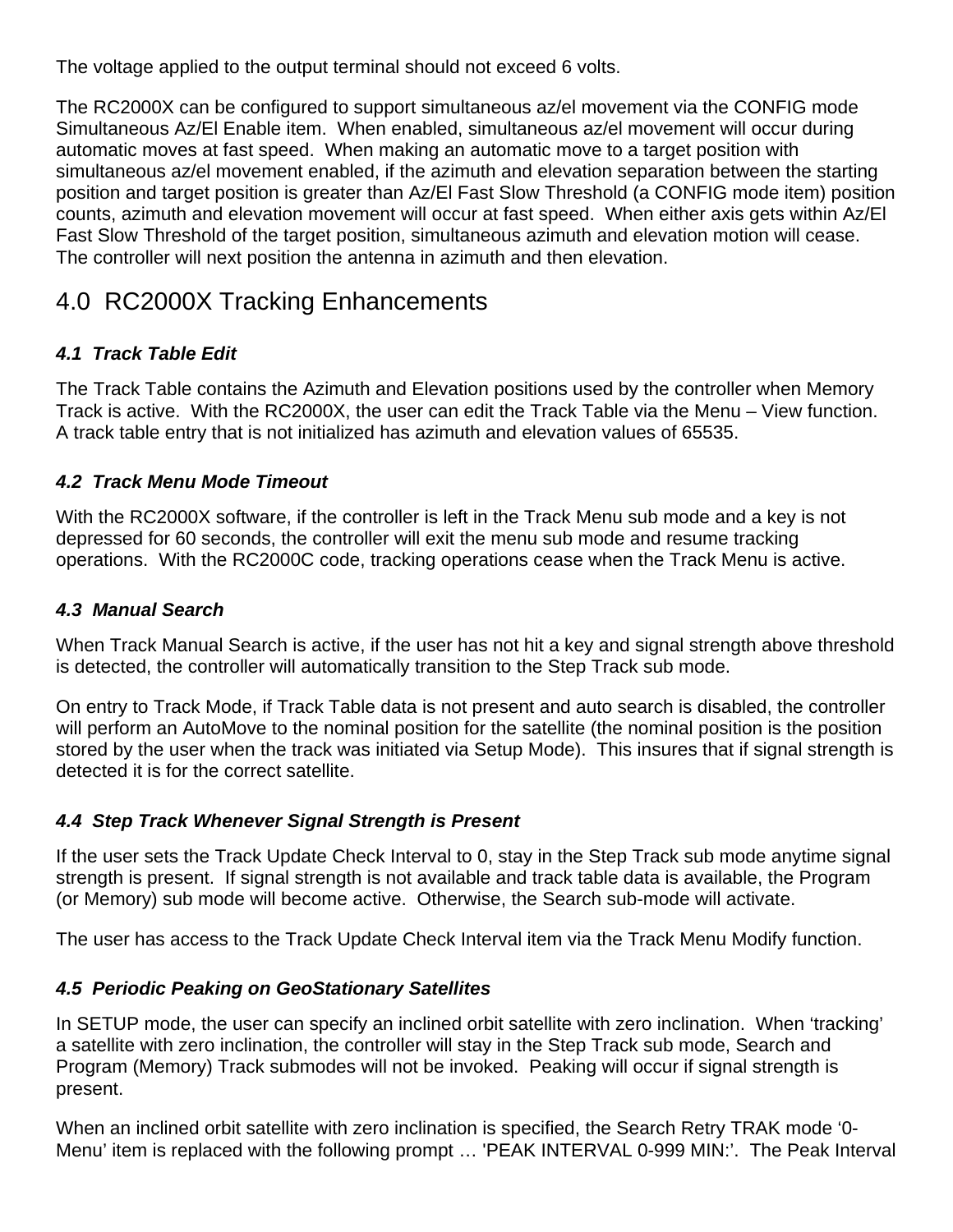specifies the time (in minutes) between Step Track peakup operations. If the user specifies a Peak Interval of 999 the controller will perform a single peakup operation when the Step Track submode is activated. If the user specifies a Peak Interval of 0, the controller will continuously peak in azimuth and elevation if signal strength is present.

# 5.0 RC2000X Serial Interface Enhancements and Modifications

# *5.1 Device Status Poll Command Does Not Cause Remote Mode to Become Active*

An RC2000C controller switches to Remote Mode when a Device Status Poll command is received. The RC2000X can reply to the Device Status Poll command without changing modes.

# *5.2 Keystuff and Display Reflect*

The software now supports remote keystuff and display reflect serial commands. This allows the controller to 'receive' front panel keystrokes via the serial port and reflect the contents of the controller's LCD. With this capability a remote user can completely setup and configure an RC2000X controller that has serial communications enabled.

Prior versions of the RC2000 allowed the user to jog the antenna and recall satellites via remote commands but did not allow a user to configure the controller.

Here is a description of the keystuff and display reflect protocol …

# MISCELLANEOUS COMMAND

This command performs miscellaneous functions. Here is the format of the command.

| byte 0:    | <b>STX</b> |                                |
|------------|------------|--------------------------------|
| byte 1:    | А          | where A is the RC2000 address  |
| byte 2:    | 36h        | the miscellaneous command code |
| byte 3:    | 'X'        | the sub-command code           |
| byte 4:    | 'V'        | the sub-command parameter      |
| byte $5$ : | ETX.       |                                |
| byte 6:    | checksum   |                                |

The sub-command code 'X' can have the following values ...

| $'X' = 'R'$ | This code specifies the azimuth, elevation, or polarization drive reset command.<br>This accomplishes the same function as the RESET mode of the RC2000: it<br>allows the user to reset the solid state drive circuits if an azimuth or elevation<br>alarm has been detected. When the sub-command code is 'R', the sub-<br>command parameter 'Y' must be either 'A', 'E', or 'P' (for azimuth, elevation, or<br>polarization respectively) to specify which axis will be reset. If the 'P' command<br>is specified, the command will be accepted only if the RC2000A is configured for |
|-------------|-----------------------------------------------------------------------------------------------------------------------------------------------------------------------------------------------------------------------------------------------------------------------------------------------------------------------------------------------------------------------------------------------------------------------------------------------------------------------------------------------------------------------------------------------------------------------------------------|
|             | use with the optional rotating feed.                                                                                                                                                                                                                                                                                                                                                                                                                                                                                                                                                    |

 $'X' = 'T'$  This sub-command is used to reset track mode errors (subcommand parameter 'Y' = R). When the TRACK mode ERROR sub-mode is active this command will cause the ERROR sub-mode to terminate. The controller will react as if TRACK mode was activated via AUTO mode. Note that if a system error is active (an error message flashing on the bottom row of the display) the condition that generated the system error must be rectified or the controller will probably return to the TRACK mode ERROR sub-mode.

> This sub-command can also be used to switch frequency bands when a dual band satellite is being tracked. A subcommand parameter of 'C' will specify C band and a subcommand parameter of 'K' will specify K band. The reply to this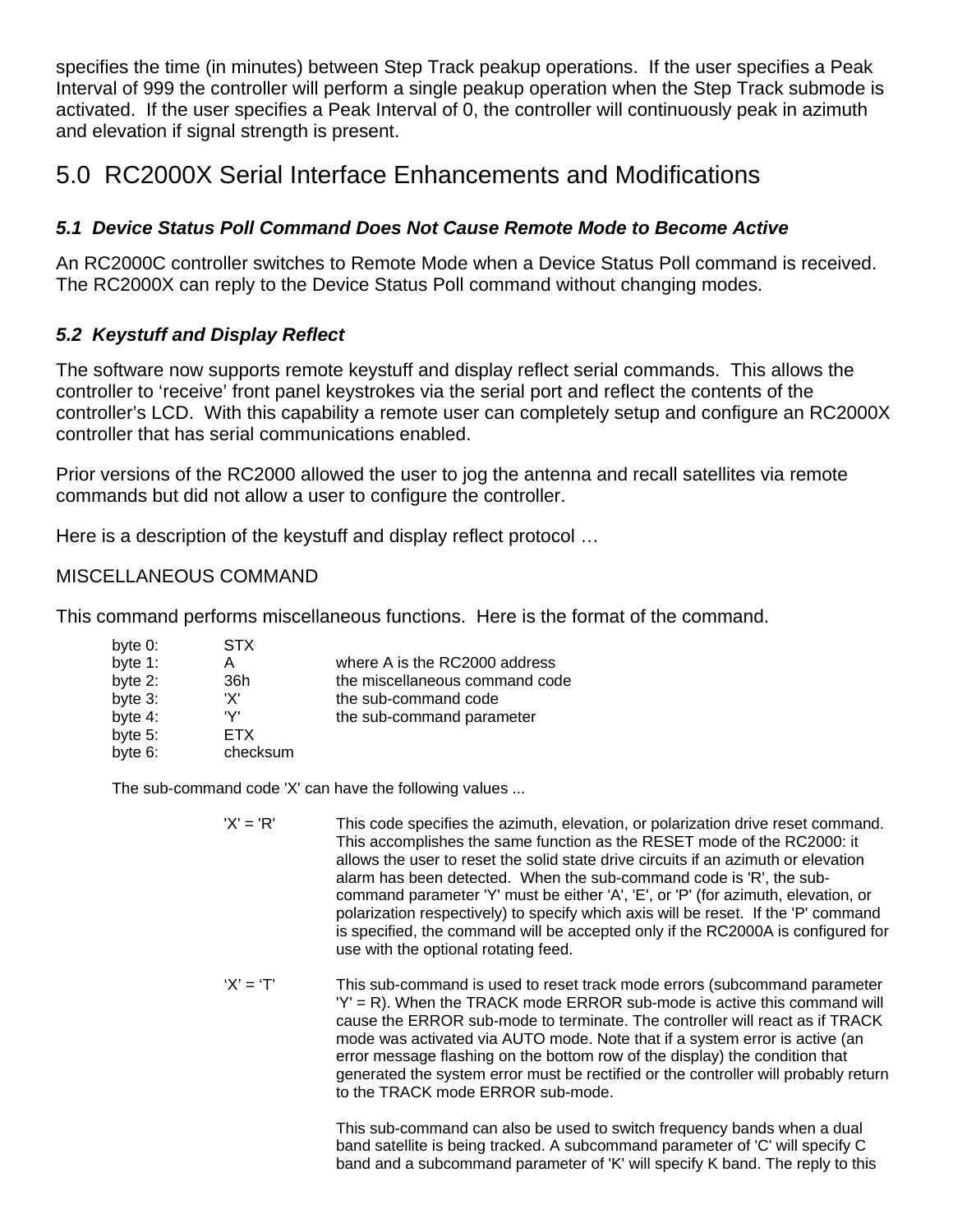command will be a NAK if TRACK mode is not active, the satellite being tracked was not specified as a dual band satellite (when the track was initiated via SETUP mode), or if track polarization movement is not allowed (see byte 35 of the device status poll command).

 $'X' = 'K'$  This sub-command sends a keypad value to the RC2000 (this is referred to as key-stuffing). The RC2000 will react to the keypad value as if the corresponding key on the RC2000's front panel was pushed. The command is implemented using the miscellaneous command format.

The sub parameters are and the corresponding keys are given below.

| Parameter | Key               |
|-----------|-------------------|
| 30h       | 0/Speed           |
| 31h       | 1/Pol CCW         |
| 32h       | 2/N/EL UP         |
| 33h       | 3/Pol CW          |
| 34h       | 4/E/AZ CCW        |
| 35h       | 5                 |
| 36h       | 6/W/AZ CW         |
| 37h       | 7/H               |
| 38h       | 8/S/EL DN         |
| 39h       | 9/N               |
| 3A-3Fh    | -- unused –       |
| 41h       | Stop/decimal pt.  |
| 42h       | +/-/BKSP          |
| 43h       | Mode              |
| 44h       | Scroll Up/Yes     |
| 45h       | Scroll Dn/No      |
| 46h       | Enter             |
| 47h       | Mode Group Change |

 Antenna jog operations are controlled by the length of time that a jog key is depressed by the user. To emulate this characteristic when jogging the controller with the Miscellaneous keystuff command, the reception of a Miscellaneous keystuff command initiates a timer. The key sent will remain 'depressed' until the timer expires. The default timer interval is one second. The user can alter this via the Pol Motor Jog Duration CONFIG mode item. If the last two digits of the 'Jog Duration parameter are between 2 and 25 the jog interval will be the value specified by the last two digits multiplied by 100 milliseconds. For example, a 'Jog Duration value of 1015 will result in a timer interval of 1500 milliseconds or 1.5 seconds.

The resolution of the timer is approximately +/- 150 milliseconds.

The reply to this command will be the same as the reply to the status poll query except the command code will be '36h'.

#### REFLECT DISPLAY COMMAND.

This command causes the RC2000 to report 1) the contents of the controllers display (80 characters in a 2 row by 40 column format), 2) the position of the cursor (row and column), and 3) any active alarms.

The command contains 5 bytes …

| byte 0 | <b>STX</b> |                              |
|--------|------------|------------------------------|
| byte 1 | A          | the RC2000's address         |
| byte 2 | 37h        | reflect display command code |
| byte 3 | ETX.       |                              |
| byte 4 | checksum   |                              |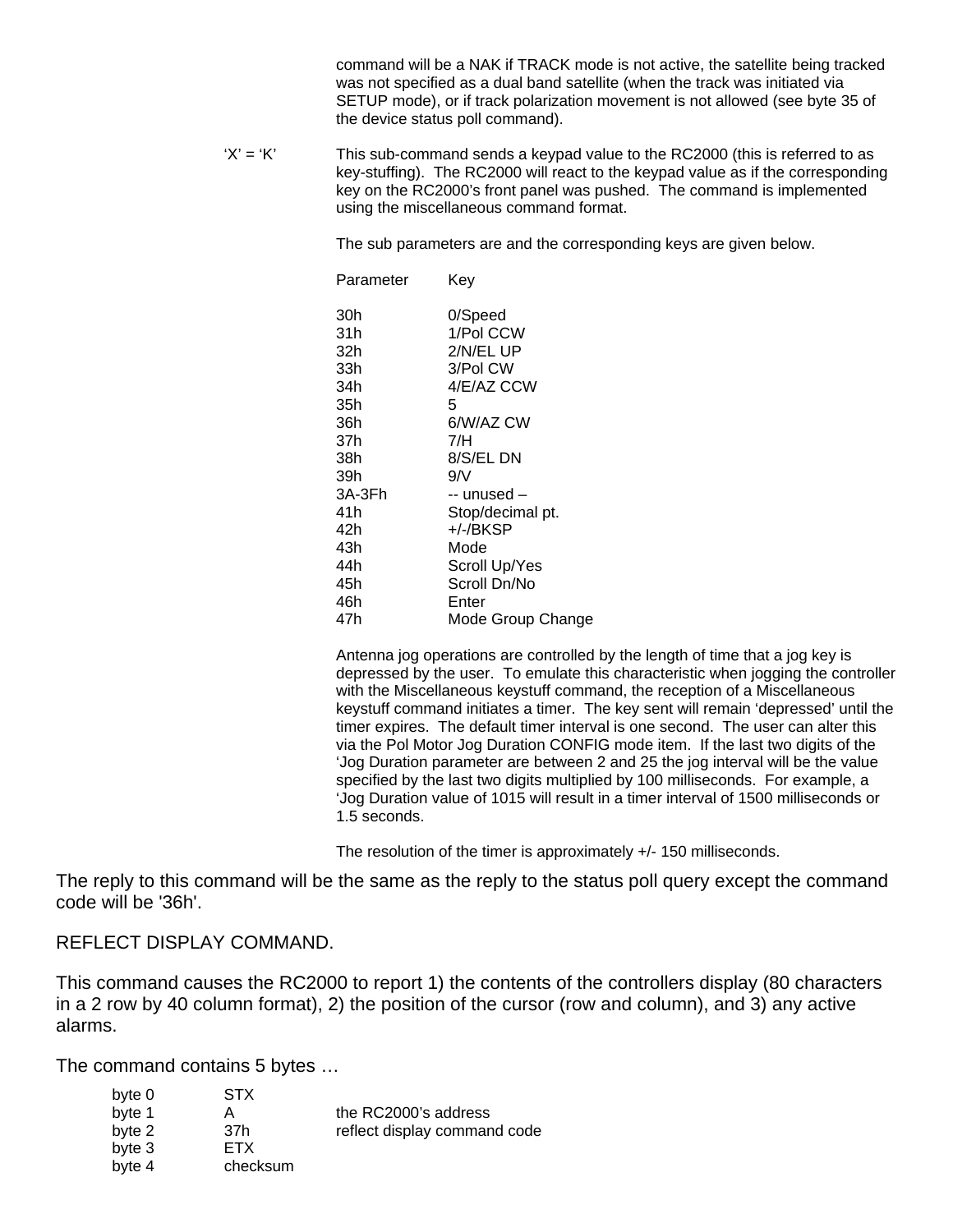The response contains 91 bytes …

| byte 0<br>byte 1<br>byte 2 | <b>ACK</b><br>A<br>37h | where A is the RC2000's address<br>reflect display command code                                                                                                                                                                                     |
|----------------------------|------------------------|-----------------------------------------------------------------------------------------------------------------------------------------------------------------------------------------------------------------------------------------------------|
| byte $3-42$<br>byte 43-82  | row 1<br>row 2         | 40 ASCII characters displayed on row 1 of the LCD<br>40 ASCII characters displayed on row 2 of the LCD                                                                                                                                              |
| byte 83                    | cursor row             | cursor row position, ASCII '1' or '2'                                                                                                                                                                                                               |
| byte 84,85                 |                        | cursor column ASCII ' 1' through '40', byte 84 contains the most significant digit                                                                                                                                                                  |
| byte 86                    | cursor status          | ASCII '0' or '3' => cursor off, '1' => cursor on and blinking, '2' => cursor on but<br>not blinking.                                                                                                                                                |
| byte 87,88                 | alarm code             | ASCII ' 1' through '22', byte 87 contains the most significant digit of the alarm<br>code, byte 88 contains the least significant digit of the alarm code. The alarm<br>codes are as defined for bytes 30 and 31 of the Device Status Poll Command. |
| byte 89<br>byte 90         | ETX.<br>checksum       |                                                                                                                                                                                                                                                     |

#### *5.3 Software to Exercise the Keystuff and Display Reflect Commands*

A DOS program, RC2KA260.EXE, allows the user to test the display reflect and miscellaneous keystuff commands. The RC2KA260.EXE software should run on most Windows PC's that have a serial port configured as COM1 or COM2 using the standard interrupts (4 or 3, respectively).

When RC2KA260.EXE is invoked the user should first use the 'C' menu item to specify the RC2000X's remote address (50 by default).

To exercise the keystuff miscellaneous command, with the controller in Manual mode invoke the 'U' menu item. Next key in '6K4' (without the quotes) followed by the ENTER key to specify an Az CW Jog. '6' is the Miscellaneous command code (36 hex), 'K' specifies a keystuff operation, and '4' specifies the key on the RC2000 controller labeled  $4 - AZ CCW - E'$ . When the ENTER key is hit the RC2KA260 program transmits the STX and address characters followed by the string entered by the user followed by the ETX character followed by a checksum calculated over all of the previous characters transmitted.

# *5.4 Query ID Command Reply*

The reply to the Query ID command will be '2KX14n' where 'n' is the software sub version number defined in section 2.0.

#### *5.5 RC2000X Alarm Codes*

When a fault is detected, RC2000 controllers display a flashing alarm message on the bottom row of the LCD. Each alarm message is assigned a numeric code. This numeric code is reported as part of the reply to the Device Status Poll and Display Reflect remote commands.

Here are the numeric codes associated with each alarm message …

- '1' LOW BATTERY'
- '2' ANT AZIM
- '3' ANT ELEV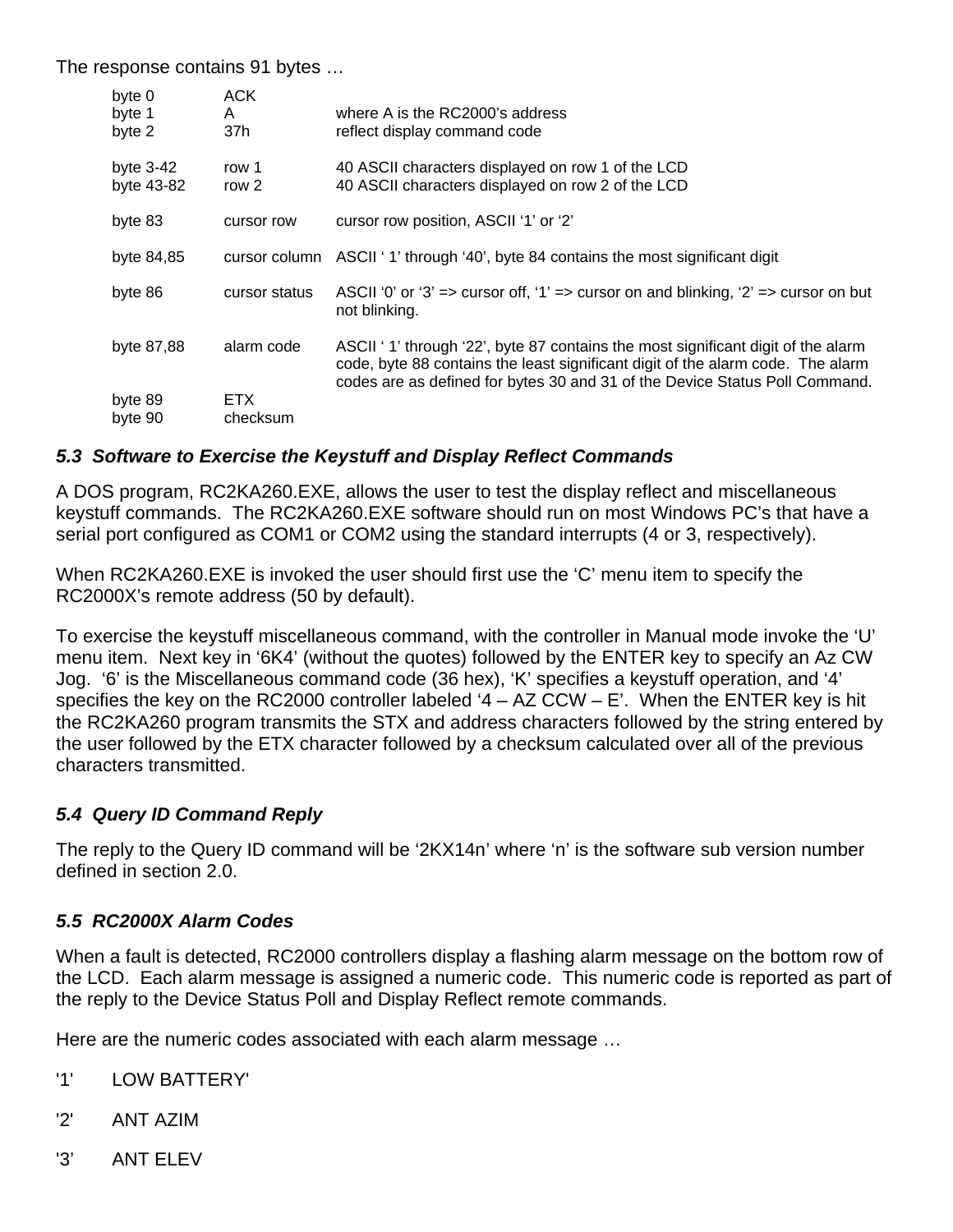- '4' AZIM COUNT
- '5' ELEV COUNT
- '6' AZIM LIMITS
- '7' ELEV LIMITS
- '10 AZIM SLOW SPEED
- '11' ELEV SLOW SPEED
- '12' COMM PORT
- '14' TRACK CONFIG
- '15' ANT/RCVR CONFIG
- '16' TIME/DATE
- '17' AZ/EL ANGLE DISPLAY
- '18' POL OPTIONS
- '19' ANT POL
- '20' AZ/EL OPTIONS

# *5.6 Remote Pol Jogs While Tracking*

With previous versions of the software, when Track mode was active and the controller was idle ('0- MENU' displayed when Expert Access is enabled), the controller would accept polarization jog commands from the serial port via the Remote Pol Command (34 hex, C and W sub-commands). With the RC2000X, if the Remote Pol Command is used to jog the antenna the controller will switch Remote mode.

A remote user can jog the polarization without leaving Track mode via the Keystuff Miscellaneous command.

Note that the Remote Pol Command can be used to send H/V commands to the controller while Track Mode is active.

# 6.0 Document Revision History

Jan 9, 2002 – Revised to include the Software Version Identification section.

Feb 5, 2002 – Revised to include a description of the Software Minor Version Number (1.n0 – 'n' is the minor version number).

Nov 11, 2002 – Major modification to document the keystuff/display reflect remote commands and the tracking enhancements.

August 25, 2005 – Revise the document to cover the v1.60 revision. Version 1.60 allows the user to specify a zero inclination with an inclined orbit satellite. Support was also added for X band satellites.